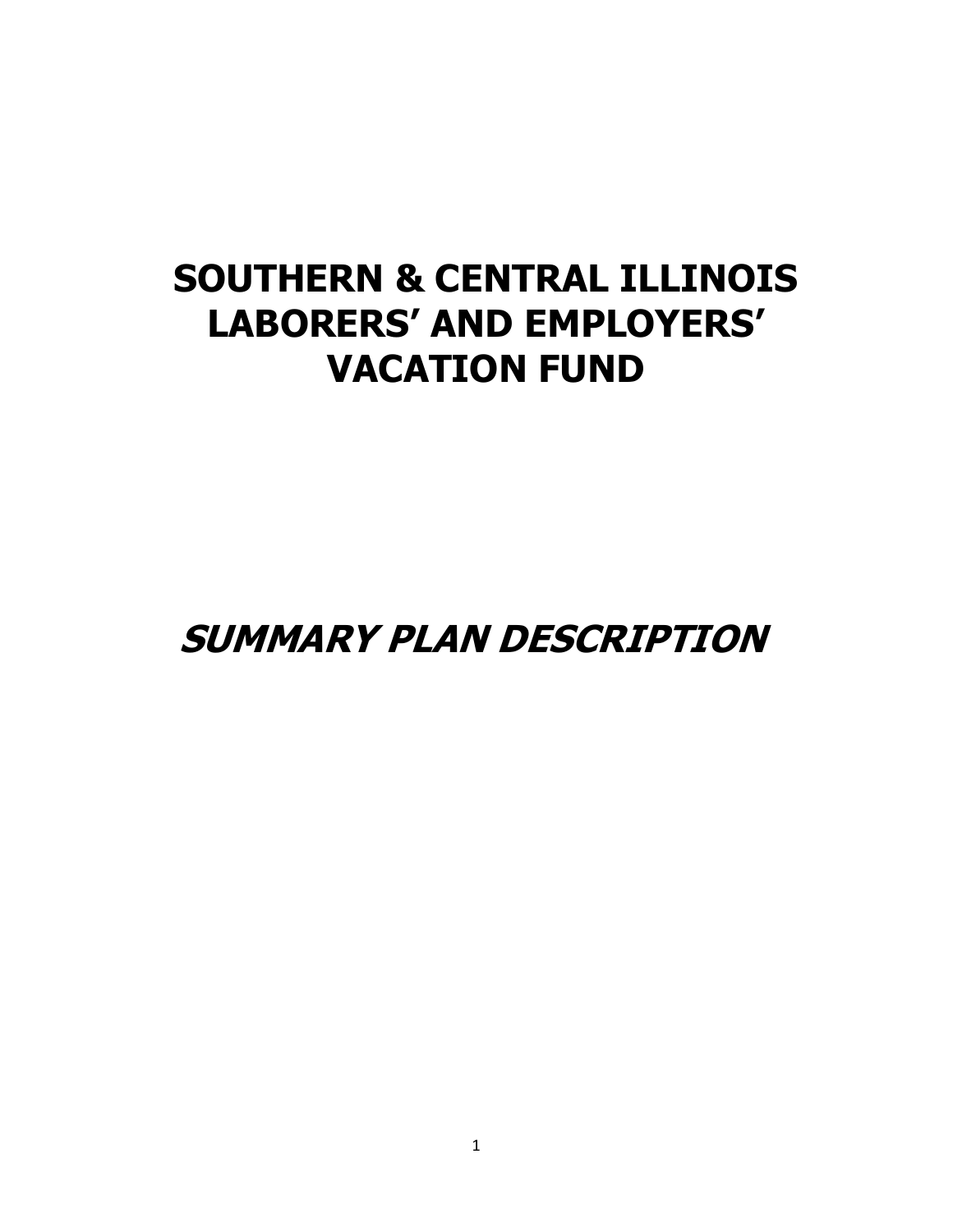## **SOUTHERN & CENTRAL ILLINOIS LABORERS' & EMPLOYERS' VACATION FUND**

#### **SUMMARY PLAN DESCRIPTION**

#### **NAME OF PLAN**

The plan for which this Summary Plan Description is provided is known as the Southern  $\&$ Central Illinois Laborers' & Employers' Vacation Fund.

#### **Maintenance of Plan**

The plan is maintained by a joint Board of Trustees and is located at: 5100 Ed Smith Way, Suite A, Marion, IL 62959.

A complete list of the employers and/or employee organizations sponsoring the plan may be obtained by you or your beneficiaries upon written request to the Plan Administrator, and is available for examination by you at the office of the Plan Administrator.

## **Employer Identification Number and Plan Number**

The employer identification number (EIN) assigned by the Internal Revenue Service to the plan sponsor is 37-1037101.

## **Type of Welfare Plan**

The vacation plan is administered by the Plan Administrator in accordance with the Trust Agreement.

#### **Plan Administrator**

Heather Laughland-Etherton, Administrator The Board of Trustees of the Southern & Central Illinois Laborers' & Employers' Vacation Fund

Address: 5100 Ed Smith Way, Suite A Marion, IL 62959

Telephone Number: 618-998-1300

Fax Number: 618-997-9063

# **Agent for Services of Legal Process**

The person/entity designated as agent for service of legal process upon the plan is Britt Sowle, Attorney at Law, Cavanagh & O'Hara, 101 West Vandalia Street, Suite 245, Edwardsville, IL 62025, acting on behalf of the Board of Trustees. In addition, service of process may be made upon any plan trustee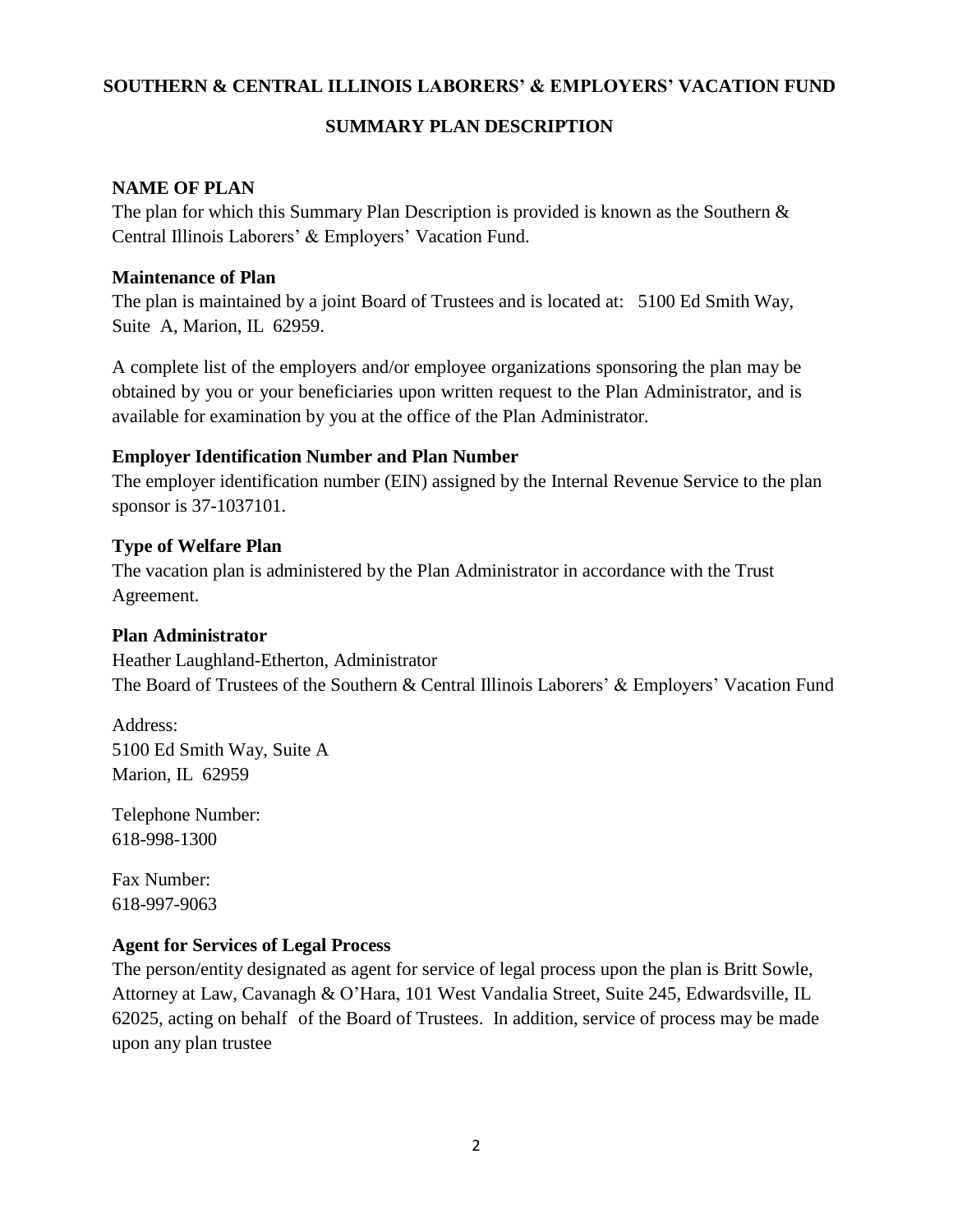#### **Trustees**

The name and address of the principle place of business of each Trustee of the plan is:

# **UNION TRUSTEES**

Clint Taylor, Chairman **SCILDC** 5100 Ed Smith Way, Suite B Marion, IL 62959

Eric Oller Laborers' Local 459  $100$  N  $17<sup>th</sup>$  Street Belleville, IL 62226

Rodney Masterson **SCILDC** 5100 Ed Smith Way, Suite B Marion, IL 62959

Flint Taylor Laborers Local 1197 P.O. Box 56 McLeansboro, IL 62859

Matt Smith LIUNA Midwest Region 1 North Old State Capital Plaza, Suite 525 Ross Construction, Inc. Springfield, IL 62701

Jerry Womick Laborers' Local 773 5102 Ed Smith Way Marion, IL 62959

#### **CONSULTANT TO THE TRUSTEES**

Brenda DeWitt, United Actuarial Services

# **EMPLOYER TRUSTEES**

James McPhail Southern Illinois Asphalt Co. Inc. 5200 Meadowland Pkwy P.O. Box 518 Marion, IL 62959

Robert Balint Howell Asphalt P.O. Box 1009 Mattoon, IL 61938

Brian Rehbein Egyptian Contractor Association 1500 N Oakland P.O. Box 2107 Carbondale, IL 62902

Laura Wilson ET Simonds Construction P.O. Box 2107 Carbondale, IL 62902

Jerry Ross 504 West Jackson, P.O. Box 249 Marion, Illinois 62959

#### **FUND ATTORNEY**

Britt W. Sowle, Cavanagh & O'Hara, LLP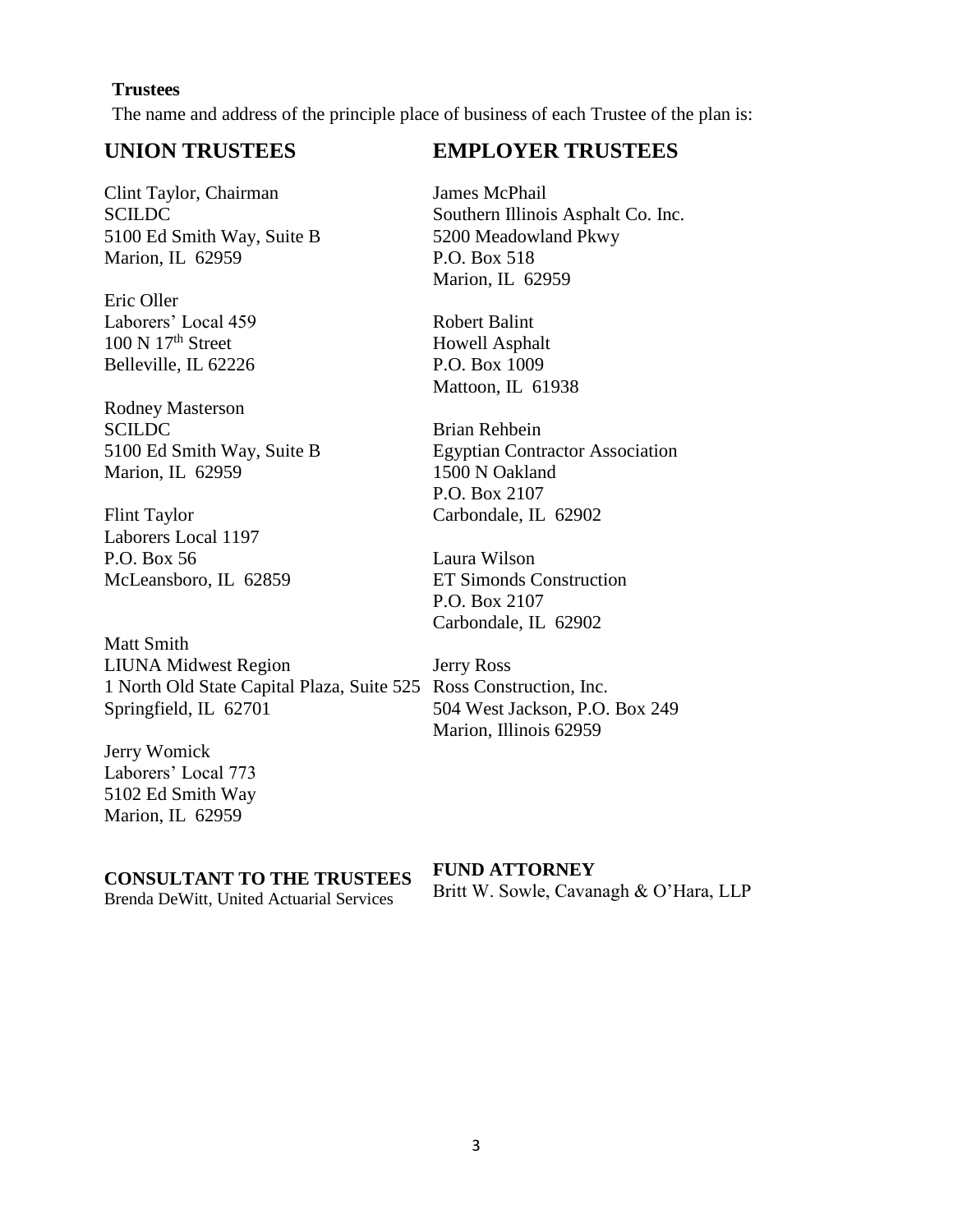## **Collective Bargaining Agreements**

The plan is maintained pursuant to collective bargaining agreements and participation agreements. A copy of such agreements may be obtained upon written request to the Plan Administrator, who may make a reasonable charge for the copies, and are available for examination by you or your beneficiaries at the Plan Administration Office.

## **Eligibility and Benefits**

The plan's requirements respecting eligibility for participation and a description or summary of the benefits are set forth in the description of coverage that follows.

## **Circumstances Which May Affect Benefits**

Circumstances which may result in disqualification or denial, loss, forfeiture or suspension of any benefits are set forth in this description.

## **Date of End of Plan's Fiscal Year**

The date of the end of each year for purposes of maintaining the plan's fiscal records is July  $31<sup>st</sup>$ .

# **STATEMENT OF ERISA RIGHTS**

As a participant in the Southern & Central Illinois Laborers' & Employers' Vacation Fund you are entitled to certain rights and protections under the Employee Retirement Income Security Act of 1974 ("ERISA"), as amended. ERISA provides that all plan participants shall be entitled to:

Examine, without charge, at the Plan Administrator's office and at other specified locations, such as work sites and union halls, all plan documents including insurance contractions, collective bargaining agreements and copes of all documents filed by the plan with the U.S. Department of Labor, such as detailed audit reports and plan descriptions.

Obtain copies of all plan documents and other plan information upon written request to the Plan Administrator. The Administrator may make a reasonable charge for the copies.

Receive a summary of the plan's annual financial report. The Plan Administrator is required by law to furnish each participant with a copy of this summary annual report.

In addition to creating rights for plan participants, ERISA imposes duties upon the people who are responsible for the operation of the employee benefit plan. The people who operate your plan, called "fiduciaries" of the plan, have a duty to do so prudently and in the interest of you and other plan participants and beneficiaries.

No one, including your employer, your union, or any other person, may fire you or otherwise discriminate against you in any way to prevent you from obtaining a benefit or exercising your rights under ERISA.

If your claim for a benefit is denied in whole or in part, you must receive a written explanation of the reason for the denial. You have the right to have the plan review and reconsider your claim.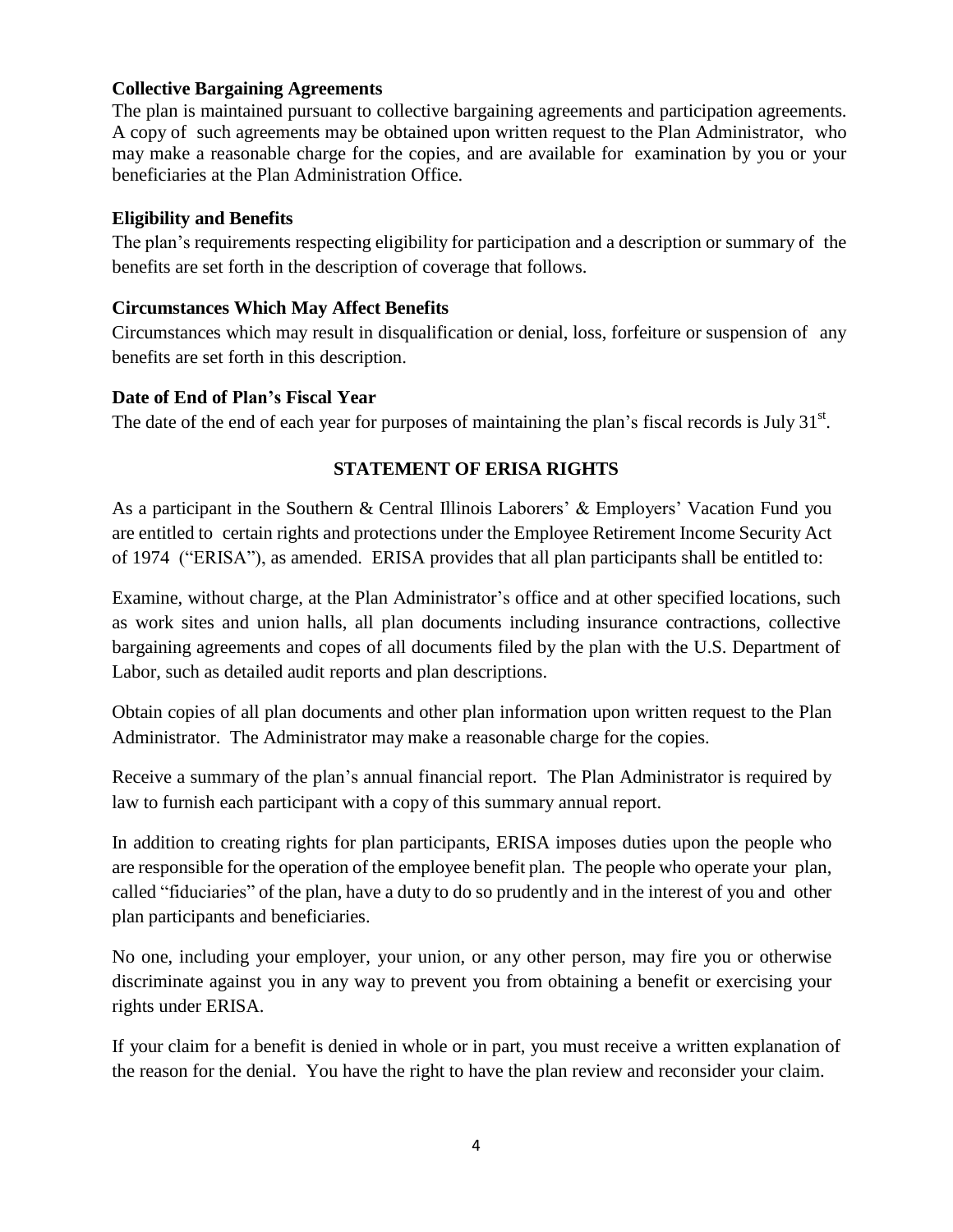Under ERISA, there are steps you can take to enforce the above rights. For instance, if you request materials from the plan in writing and do not receive them in 30 days, you may file a suit in federal court. In such a case, the court may require the Plan Administrator to provide the materials and pay a fine until you receive the materials, unless the materials were not sent because of reasons beyond the control of the Administrator. If you have a claim for benefits which is denied or ignored, in whole or in part, you may file suit in a state or federal court. If it should happen that plan fiduciaries misuse the plan's money, or if you are discriminated against for asserting your rights, you may seek assistance from the U.S. Department of Labor, or you may file suit in a federal court. The court will decide who should pay court costs and legal fees. If you are successful, the court may order the person you have sued to pay the costs and fees. If you lose, the court may order you to pay these costs and fees, for example, if it finds your claim is frivolous.

If you have any questions about your plan, you should contact the Plan Administrator. If you have any questions about this statement, or about your rights under ERISA, you should contact the nearest Area Office of the U.S. Labor-Management Services Administration, Department of Labor.

## **DEFINITIONS**

#### **Trust Agreement**

The term "Trust Agreement" shall mean the Agreement and Declaration of Trust establishing the Southern & Central Illinois Laborers' Vacation Fund and any amendments thereto.

#### **Trust Fund**

The "Trust Fund" or "Fund" shall mean the Southern & Central Illinois Laborers' & Employers' Vacation Fund.

The term "Trustees" shall mean the Employer Trustees and the Union Trustees, collectively, as selected under the Trust Agreement, and as constituted from time to time in accordance with the provisions of the Trust Agreement.

#### **Administrator**

The term "Administrator" shall mean any person duly designated by the Trustee pursuant to the Trust Agreement to perform any and all necessary and proper dutiesincident to the administration of the Fund.

#### **Union**

The term "Union" shall mean those Unions which have executed an Agreement of Collective Bargaining with an employer who, in accordance with such Agreement of Collective Bargaining, participates in the Southern & Central Illinois Laborers' & Employers' Vacation Fund.

#### **Employer**

The term "Employer" or "Employers" as used herein shall mean any association or individual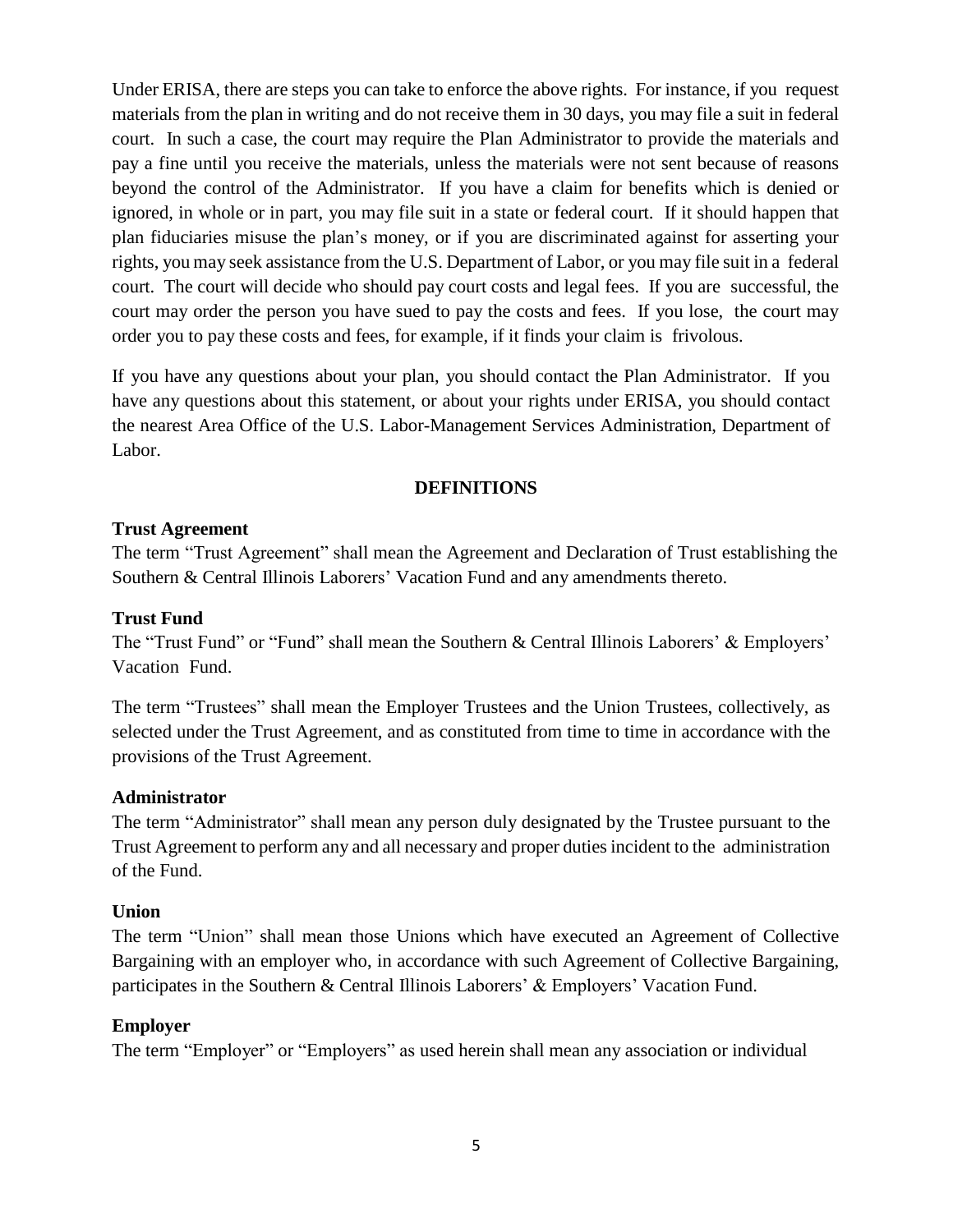Employer who has duly executed a collective bargaining agreement with the Union who agrees therein to be bound by the Trust Agreement.

# **Eligible Employee**

The term "Eligible Employee" shall mean all persons eligible for benefits under the Trust.

# **VACATION BENEFITS**

The Vacation Fund shall be a trust fund and shall be used exclusively for the purpose of providing vacation and related benefits for participants and beneficiaries as is more fully set forth in the Agreement and Declaration of Trust establishing the Southern & Central Illinois Laborers' and Employers' Vacation Fund and any amendments thereto adopted by the Trustees and to pay and provide for the payment of all reasonable and necessary expenses of the operation and administration of the Vacation Plan in accordance with this Agreement as more fully therein set forth. At all times the Vacation Fund shall be operated in accordance with any applicable statues, rules and regulations which govern the operation of trust funds maintained and established for the purposes set forth therein. The Trustees may allow you, as a participant to direct the Vacation Fund to pay monies to a political action committee; however, in such an event, proper authorization forms must be executed by you and such authorization must be voluntary.

The Trustees shall hold and maintain all amounts heretofore remitted by Employers and not withdrawn or paid over to you, as a participant, in accordance with the provisions of this Agreement and Declaration of Trust.

Each Employer bound to the Agreement and Declaration of Trust shall be required to make prompt payment to the Trust of such amount per hour, as specified in the applicable Collective Bargaining Agreement, for each hour worked by an Employee, or for each hour wages are required to be paid, as in the Collective Bargaining Agreement set forth. Amounts required to be remitted to the Trust, on behalf of an Employee, shall first be added to the gross wages of such Employee and payment made after payroll deductions required by Federal and State Income Tax laws and other applicable laws.

Upon receipt of amounts required to be remitted by the Employers, the Trustees shall cause the same to be deposited in a Bank or similar financial institution to the account of the Trustees, as the Trustee may elect, to be withdrawn and paid over to the Employees, only as in this Agreement and Declaration of Trust provides.

In the months of March and September, in each year, after due consideration of earnings on amounts deposited as in this Section and of the expense incurred and to be incurred in the administration of the Trust created hereby, the Trustees shall, for the then current period, declare the rate of interest participating Employees shall be entitled to receive on the remittances made on their behalf for such period.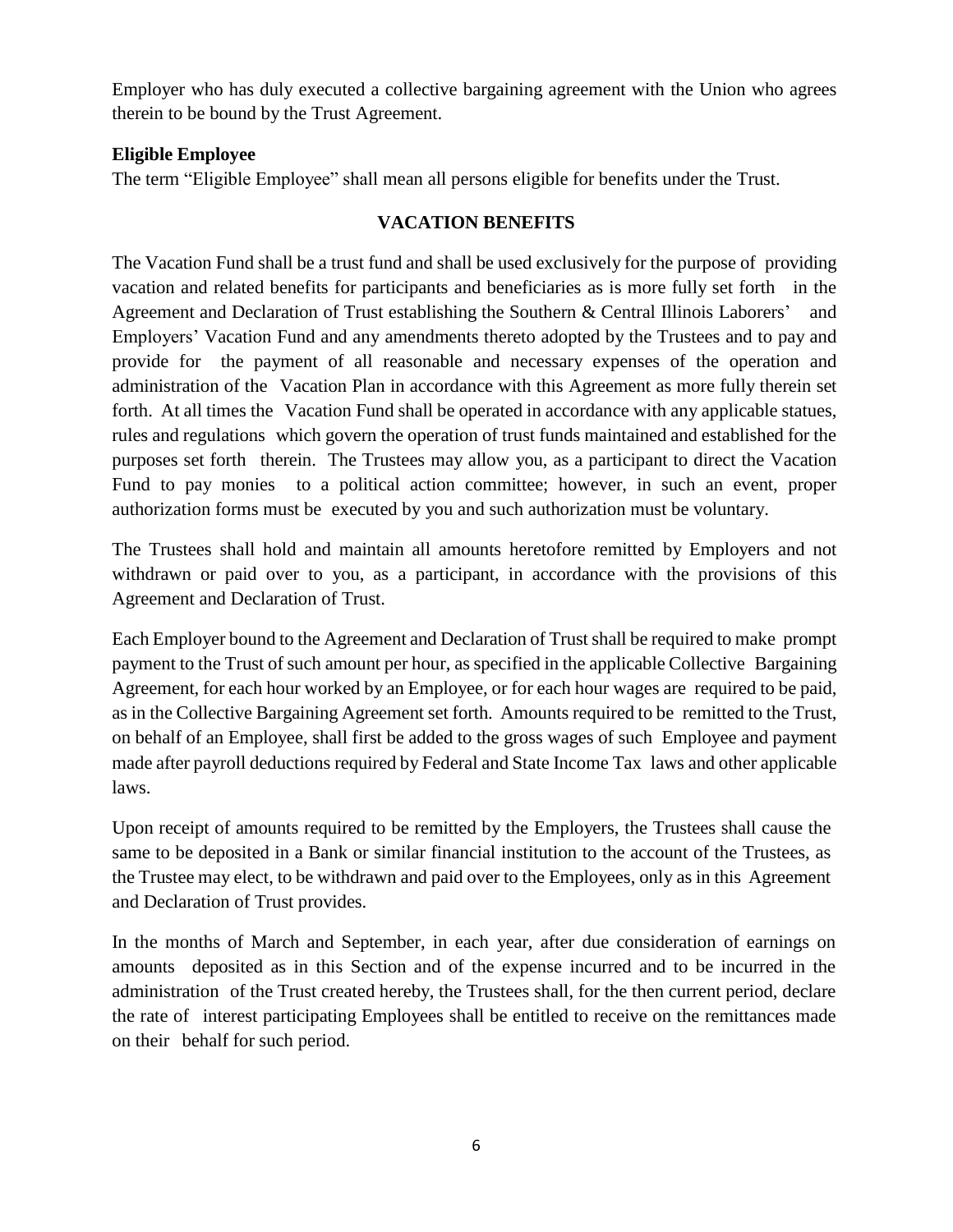After the close of a Vacation Period, at such time, as designated by the Trustees, all amounts deposited by the trustees up to and including the  $30<sup>th</sup>$  day of March and  $30<sup>th</sup>$  day of September, shall be withdrawn as directed by the Trustees, together with that portion of the earnings and increments realized thereon, up to and including the  $30<sup>th</sup>$  day of March and the  $30<sup>th</sup>$  day of September, required to make payment of interest on remittances made on behalf of the Employees at the rate declared in accordance with the provisions of this Trust, to be paid over as follows:

- 1. To each Employee the amount remitted by his Employer from the date of last withdrawal to the  $30<sup>th</sup>$  day of March or the  $30<sup>th</sup>$  day of September, aforesaid, and
- 2. To each Employee so much of the earnings and increments so withdrawn as will pay to such Employee interest on the remittances made on his behalf, withdrawn and required to be paid over to him, at the rate as declared by the Trustees, in accordance with the provisions of the Agreement and Declaration of Trust.

Upon the expiration of each six-month period described above, each Employee will be mailed a withdrawal election notice on April  $1<sup>st</sup>$  or October  $1<sup>st</sup>$  at the last address on file at the Fund Office. The following options will be available on the withdrawal election notice form:

- 1. Withdraw and receive a check for the amount of your balance in the Vacation Fund as of March  $30^{th}$  or September  $30^{th}$ ; or
- 2. Do not withdraw my balance. (If this option is marked your money will continue to roll over)

An Employee must choose one of the options, sign the form, and return the form to the Fund Office postmarked by April  $15<sup>th</sup>$  or October  $15<sup>th</sup>$ . No withdrawal will be permitted unless said notice form is returned within the prescribed time. Irrespective of the election chosen by the Employee, the form must show the Employee's election, bear his signature, and be returned to the Fund Office. Checks are issued by the  $7<sup>th</sup>$  business day of May and November.

If an Employee has a balance of \$10.00 or less, then he will not be permitted to withdraw that amount and said balance will remain in his account. In addition, dormant accounts – i.e., those accounts containing \$25 or less for twelve consecutive months – will be closed out and be deemed forfeited.

Withdrawal checks that are not negotiated (i.e., "cashed" by the Employee) within six months of issuance will result in cancellation of said checks and the sum therefore credited to the Employee's balance. Any such amount of so credited cannot be withdrawn by the executed withdrawal election form. During the time from issuance to cancellation as herein described, no interest will be earned or credited on said sum.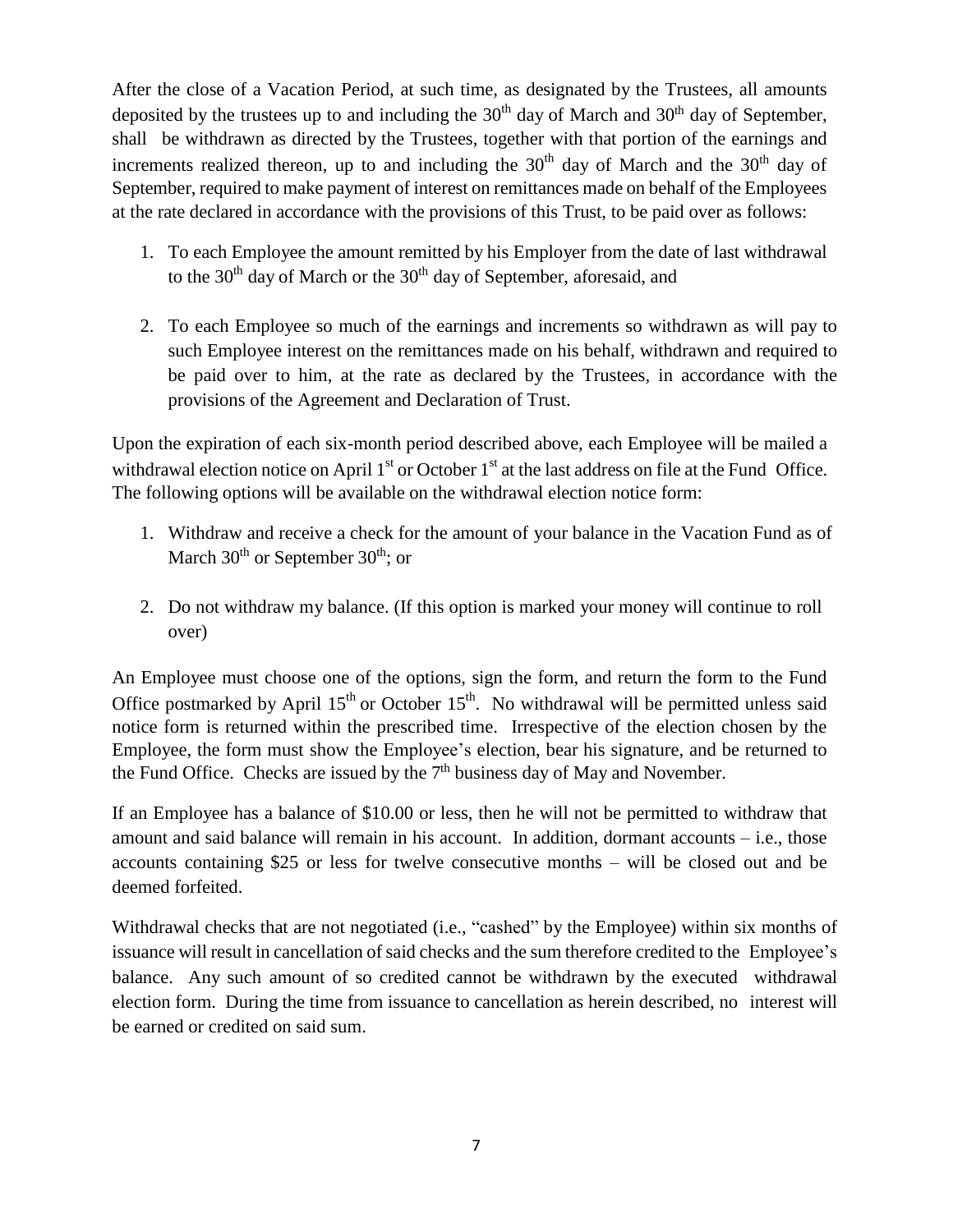Each Vacation Fund balance account will be charged an administrative expense fee of 1% up to a maximum of \$2.00 for each six-month period.

Other than as set forth above, no withdrawals for or payments to an Employee shall be made, unless an Employee shall have died, at which time or as soon thereafter as is convenient, Trustees shall withdraw all amounts remitted by an Employer from date of last withdrawal, and pay the same to the designated beneficiary of such deceased Employee.

In the event an Employee shall have failed to designate a beneficiary or if the designated beneficiary or beneficiaries shall have predeceased such Employee, Trustees shall pay over the Employee's separate account, at the Employee's death, as follows:

- 1. To the Employee's spouse, if living.
- 2. If no spouse living, then to the Employee's estate.

That portion of the earnings not required to be paid over to the Employee as set forth above shall, on the withdrawal date, be withdrawn by the Trustees to be retained by the Trustees in a General Administration Expense Account to be used for the payment of costs and expenses incurred in the administration of the Trust created hereby.

The Plan may incur any reasonable expenses related to efforts to locate a Participant or Beneficiary, which shall include, but not be limited to, the use of third party service providers, database inquiries, and any other methodology approved by the Board of Trustees. Such expenses shall be considered a common expense of the Plan, however, the Trustees may assess the expense of utilizing a third party service provider to the account of a Participant or Beneficiary if such Participant or Beneficiary cannot be first be located through other methodology.

# **Appeals if Benefits Denied**

A federal law called the Employee Retirement Income Security Act (ERISA) gives you the right to appeal any decision of the administrator or any employee of the Board of Trustees. Any dispute regarding eligibility shall be resolved by the Trustees pursuant to the Trust Agreement and claims and appeals procedures adopted by the Trustees. The Trustees' decision is final and binding. The Trustees must notify any person whose application for benefits that has been denied in whole or in part. Such notification must state the reasons for the denial. Participants may petition the Trustees for a review of the denial. Petitions must be in writing, must state in clear and concise terms the reasons for disputing the denial, and include any pertinent documents not already provided to the Trustees. Petitions must be received by the Trustees within sixty (60) days after the date on the Trustees' notice of the denial to the Petitioner. Failure to timely file a petition for review constitutes a waiver of a right to a review, however, it will not preclude the Participant from establishing eligibility for benefits at a later date based upon additional information or evidence not available at the time of the denial.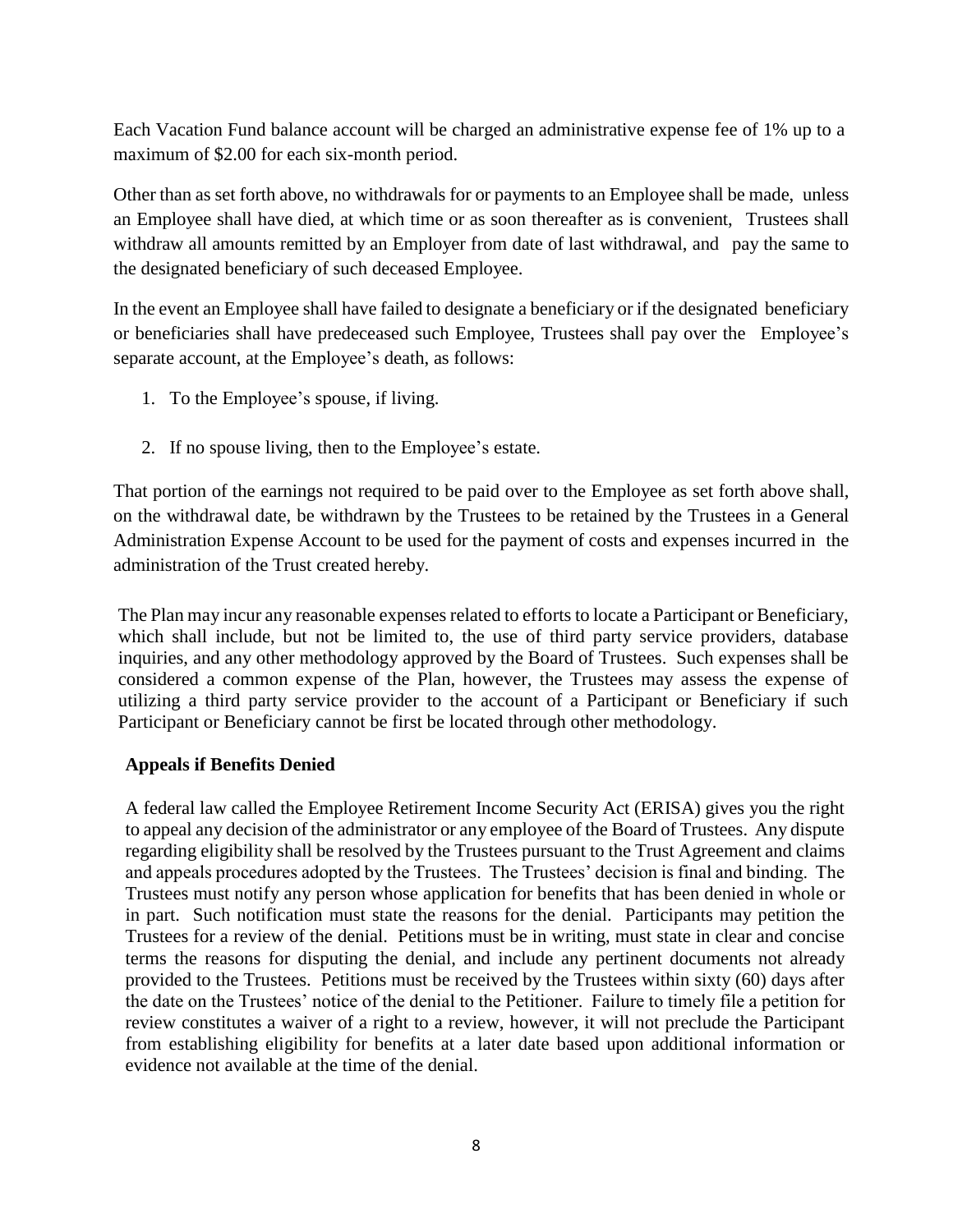## **Hardship Appeals**

In the event an Employee's account is not credited with an Employer remittance at the close of a Vacation Period and/or prior to the Plan's mailing of a withdrawal election notice due to (1) the Employer's failure to timely report and pay a remittance to the Plan on behalf of the Employee, or (2) a late transfer of a remittance from the Plan's designated collection agent, such Employee may submit a written hardship appeal to the Plan Office seeking an interim withdrawal. The written hardship appeal must include a full explanation of the basis for the hardship and include any supporting documents, records, or other information related to the hardship appeal. Thereafter, the hardship appeal will be submitted to the Board of Trustees for review and consideration at the next scheduled meeting.

Any Employee wishing to submit a hardship appeal an adverse benefit determination must place the appeal in writing and deliver it to the Plan Office via U.S. Mail at the following address:

Southern Illinois Laborers and Employers Health & Welfare Fund 5100 Ed Smith Way, Suite A Marion, Illinois 62959 (618) 997-9063 [Facsimile]

## **Non-Active Account Participants**

All amounts that are not claimed within eighteen (18) months from the date payment was required to be made to an Employer, including failure to submit withdrawal electionsforms, shall be withdrawn by the Trustees and paid over to the General Administration Expense Account, subject to the rights of the Employee thereafter to make claim therefore, without interest accrued after said eighteen (18) months; provided, however, in the event of termination of the Trust, no claim for forfeited or suspended sums shall be made or paid.

# **Active Account Participants**

All amounts that are not claimed within eighteen  $(18)$  months from the date payment was required to be made to an Employer, including failure to submit withdrawal election forms, shall remain as active accounts, so long as the participant remains active in the Fund. Once an active participant reaches non-active status, they shall become subject to the terms as stated above for "Non-Active Account Participants".

The Trustees, for the benefit of the Employee entitled to such payment, shall make due and diligent effort to ascertain the whereabouts of any such Employee in order to provide payment to such Employee of the Employee's separate account, as soon as is practical.

Except as otherwise provided in this Agreement and Declaration of Trust, no person other than the Employees shall have an interest in and to the amounts, including earnings and increments thereon, remitted by the Employers, for the benefit of the Employees.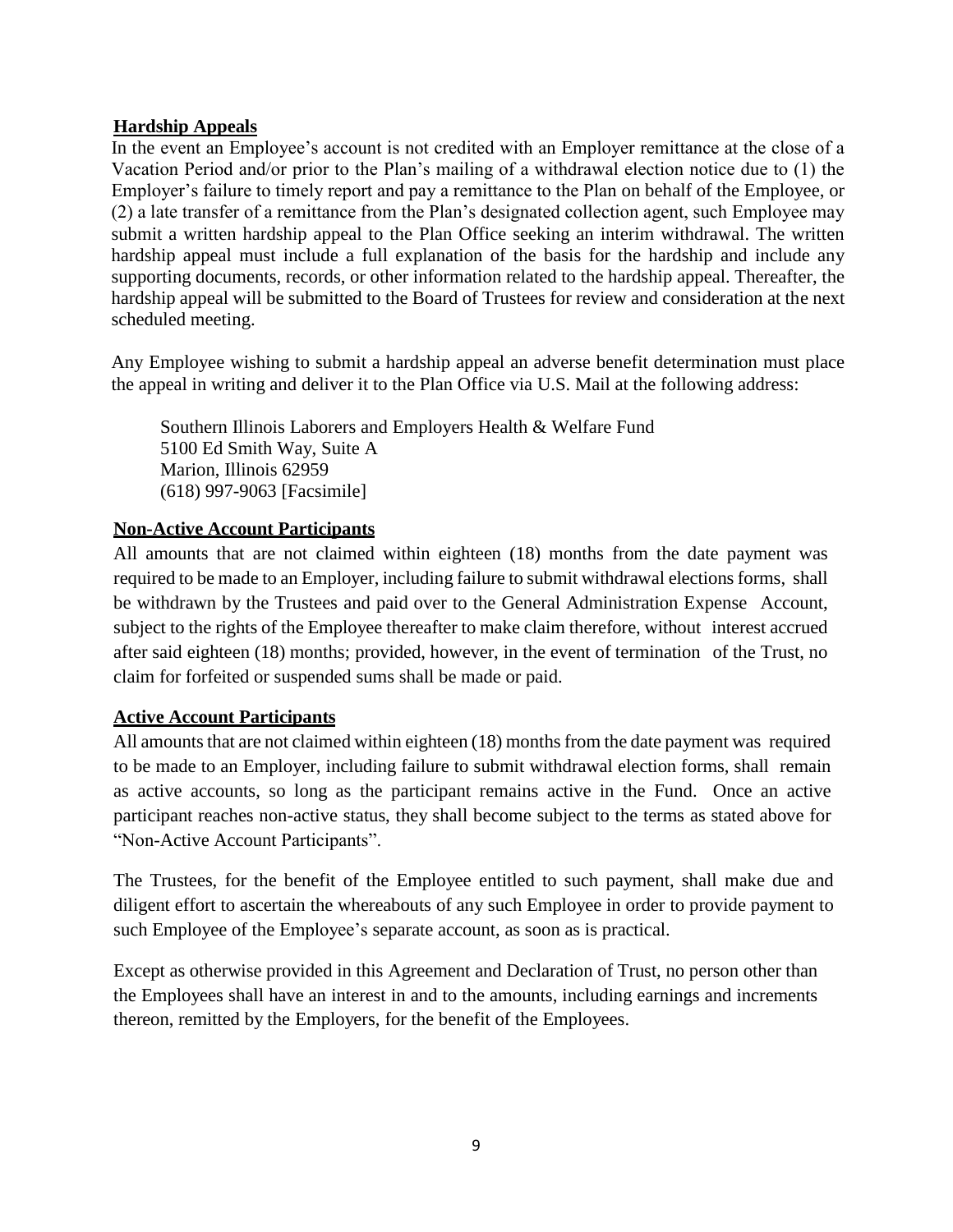#### **STATEMENT OF RIGHTS UNDER THE EMPLOYEE RETIREMENT INCOME SECURITY ACT OF 1974 (ERISA)**

As a Participant in the Southern and Central Illinois Laborers' and Employers' Vacation Fund, you are entitled to certain rights and protections under the Employee Retirement Income Security Act of 1974 (ERISA). ERISA provides that all Plan Participants shall be entitled to:

#### **Receive Information About Your Plan and Benefits**

Examine, without charge, at the Plan Administrator's Office and at other specified locations, such as work sites and Union halls, all Plan documents, including insurance contracts, collective bargaining agreements and a copy of the latest annual report (Form 5500 Series) filed by the Plan with the U.S. Department of Labor and available at the Public Disclosure Room of the Employee Benefits Security Administration. Obtain upon written request to the Plan Administrator, copies of documents governing the operation of the Plan, including insurance contracts and collective bargaining agreements, and copies of the latest annual report (Form 5500 Series) and updated Summary Plan Description. The Administrator may make a reasonable charge for the copies. Receive a summary of the Plan's annual financial report. The Plan Administrator is required by law to furnish each Participant with a copy of the summary annual report.

#### **Prudent Actions By Plan Fiduciaries**

In addition to creating rights for Plan Participants, ERISA imposes duties upon the people who are responsible for the operation of the Employee Benefit Plan. The people who operate your Plan, called "Fiduciaries" of the Plan, have a duty to do so prudently and in the interest of you and other Plan Participants and beneficiaries. No one, including your employer, your Union, or any other person, may fire you or otherwise discriminate against you in any way to prevent you from obtaining a welfare benefit or exercising your rights under ERISA.

# **Enforce Your Rights**

If your claim for a welfare benefit is denied or ignored in whole or in part, you have the right to know why this was done, to obtain copies of documents relating to the decision without charge, and to appeal any denial all within certain time schedules. You have the right to have the Plan review and reconsider your claim. Under ERISA there are steps you can take to enforce the above rights. For instance, if you request certain materials required to be furnished by the Plan and do not receive them within 30 days, you may file suit in a Federal Court. In such a case, the court may require the Plan Administrator to provide the materials and pay you up to \$110 a day until you receive the materials, unless the materials were not sent because of reasons beyond the control of the Administrator. If you have a claim for benefits that is denied or ignored, in whole or in part, you may file suit in a State or Federal Court. If it should happen that Plan fiduciaries misuse the Plan's money, or if you are discriminated against for asserting your rights, you may seek assistance from the U.S. Department of Labor, or you may file suit in a Federal Court. The Court will decide who should pay court costs and legal fees. If you are successful, the Court may order the person you have sued to pay these costs and fees. If you lose, the Court may order you to pay these costs and fees, for example, if it finds your claim is frivolous.